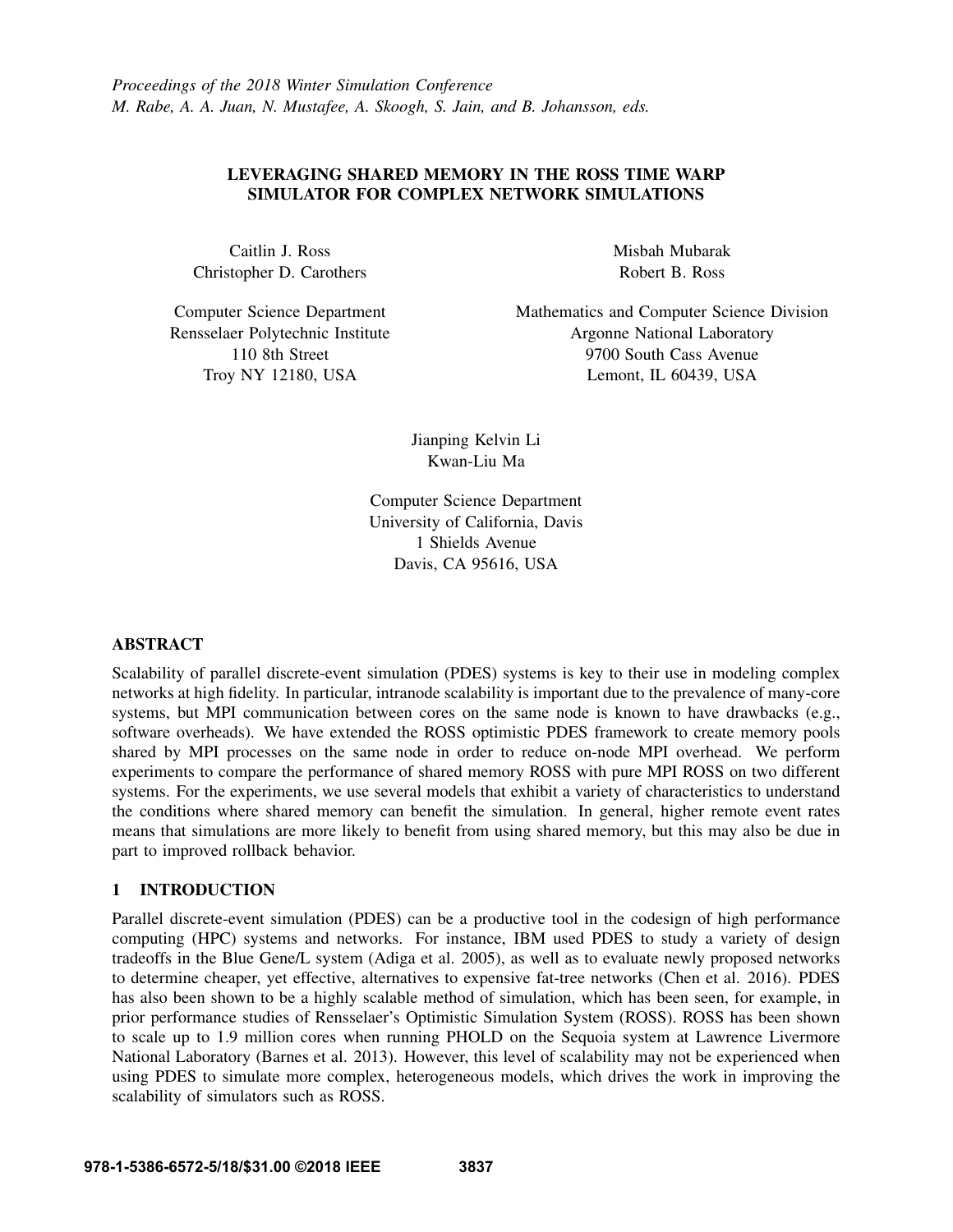In PDES, entities are modeled as logical processes (LPs) that interact through the exchange of timestamped messages. For parallel processing, LPs are mapped to processing elements (PEs), and synchronization is performed to ensure causal correctness of the simulation. Two main classes of synchronization protocols in PDES exist: conservative and optimistic. Conservative PDES ensures causal correctness by processing events only when it is safe to do so. Optimistic PDES protocols allow events to be processed speculatively and ensure causal correctness by providing an out-of-order event detection and recovery mechanism (Jefferson 1985; Fujimoto 1990).

ROSS is an open source PDES framework that provides conservative and optimistic parallel exectution modes. ROSS is built around the use of MPI for communication between all processing elements, making each PE an MPI rank. In modern multicore systems, using MPI communication between cores located on the same node is known to have drawbacks, such as software overheads and additional data copies (Gropp and Thakur 2006). As the number of cores on compute nodes increases, this on-node MPI communication overhead becomes worse. A common approach to reducing MPI overheads for intranode communication has been to combine the use of MPI and a multithreaded programming paradigm, such as pthreads. In PDES applications, this approach would make each PE a thread that shares a common memory space with other PEs/threads on that node. However, mixing pthreads and MPI requires that either the developer ensures that only one thread per node makes MPI calls or MPI\_THREAD\_MULTIPLE mode is used to allow pthreads to call MPI operations in a thread-safe way. The former option can cause performance bottlenecks, while the latter causes increased overhead.

In this work, we extend ROSS to use shared memory for communication between MPI ranks located on the same node. Because of the issues combining the use of MPI and pthreads discussed previously, we keep PEs realized as MPI ranks, but use shared memory between ranks on a given node to reduce on-node MPI overhead. In Section 3, we provide the implementation of shared memory to be used by MPI processes in ROSS, along with a discussion of the design tradeoffs for other approaches to improving the intranode exchange of data. In addition, we compare the performance of Shared Memory ROSS (SHMEM-ROSS) with the previous MPI only version of ROSS (MPI-ROSS), using a variety of models including PHOLD, a neuromorphic processor model, and HPC interconnect models. In particular, we examine the performance of the two ROSS versions on the Theta Cray XC supercomputer at Argonne National Laboratory (ANL), since each node contains a 64-core Intel Xeon Phi processor, as well as a Linux cluster with 16-core nodes. Further details of our experimental setup and performance evaluation are provided in Sections 4 and 5.

#### 2 BACKGROUND AND RELATED WORK

A number of PDES frameworks have been developed over the years that support conservative and/or optimistic synchronization protocols, such as Georgia Tech Time Warp (GTW), Warped2, and ns-3. GTW was developed for optimistic simulation of models with relatively fine event granularity on cache-coherent, shared memory multiprocessors (Das et al. 1994). Warped2 is also an optimistic PDES framework and supports the use of both pthreads and MPI (Martin et al. 2003). Another popular discrete event simulator for modeling computer networks is ns-3; it supports sequential and conservative parallel simulation, with MPI being used for parallel simulation (Pelkey and Riley 2011).

Similarly to the work presented in this paper, other TimeWarp simulators have been used in the exploration of intranode optimizations. For instance, Pellegrini and Quaglia (2015) have explored optimizations for Time Warp systems running on non-uniform memory access (NUMA) multicore systems. They developed a NUMA-aware memory management architecture for multithreaded Time Warp systems. Their implementation is application-transparent and they test it with the ROOT-Sim optimistic simulator. However, their performance studies are limited to single node systems.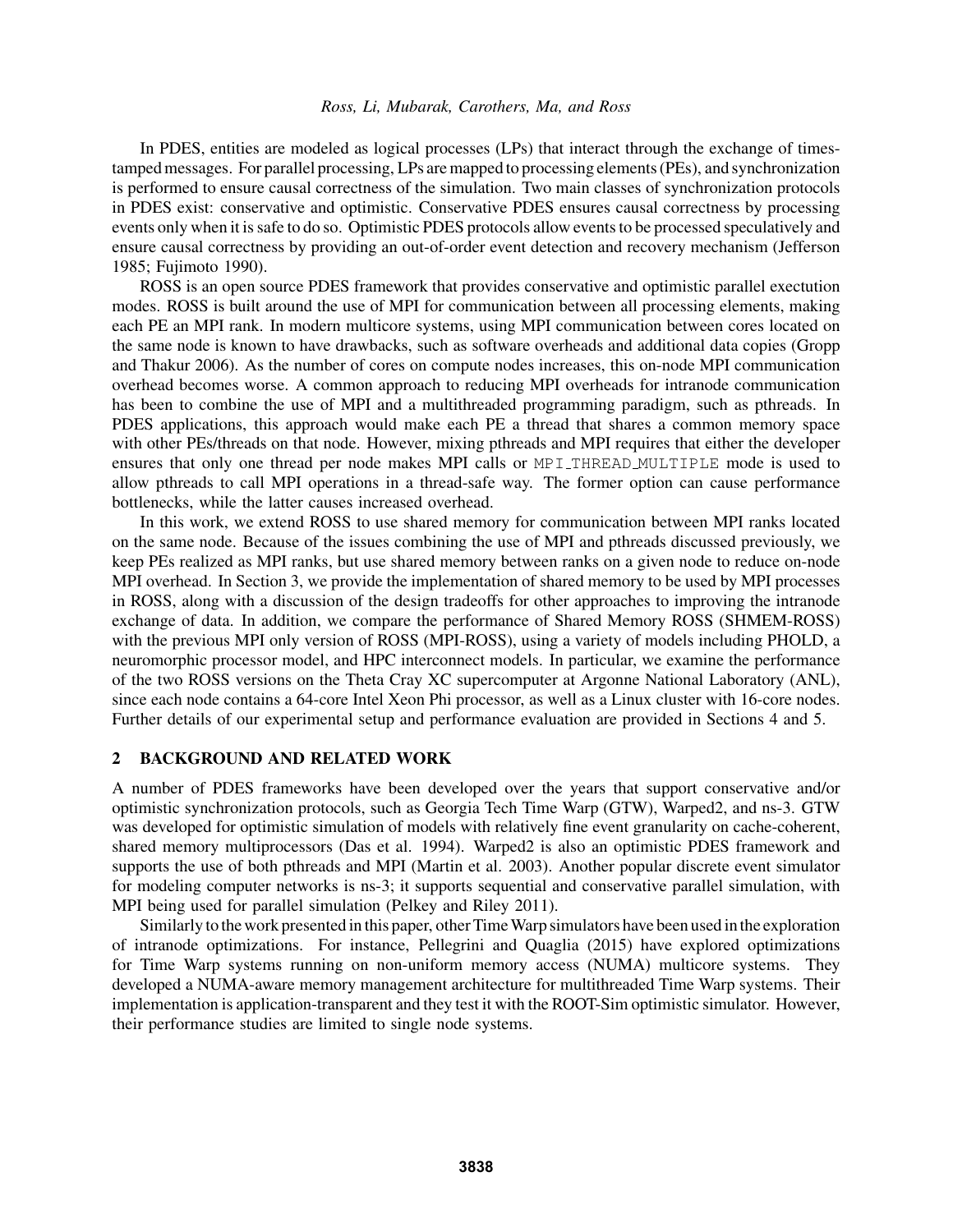### 2.1 ROSS

ROSS is an open source Time Warp simulator that implements the rollback mechanism using reverse computation (Carothers et al. 2002). In addition to the LPs and PEs discussed in Section 1, ROSS has entities, called kernel processes (KPs), that are responsible for a subset of LPs colocated on the same PE and were introduced to reduce fossil collection overheads. However, this results in rollbacks occurring on a KP basis instead of LP basis, meaning that some LPs may be rolled back unnecessarily. The number of KPs to use in a simulation is a performance tradeoff, between fossil collection overhead and false rollback overhead. For further details on the ROSS implementation, we refer the reader to the work of Carothers et al. (2002) and Bauer et al. (2009).

Some previous work has looked into converting ROSS from being MPI-based to being multithreaded, in order to take advantage of multicore systems. For example, Jagtap et al. implemented ROSS-MT using threads instead of MPI processes. They evaluated the performance of ROSS-MT against MPI-ROSS running the PHOLD benchmark on a 4-core Intel Core i7 processor, a 48-core AMD Opteron 6100 machine, and a 64-core Tilera processor (Jagtap et al. 2012a; Jagtap et al. 2012b; Wang et al. 2014). ROSS-MT experienced a speedup up to 3x on the Core i7, a 1.2x speedup on the 48-core machine, and up to 2.8x speedup on the Tilera chip. Since ROSS-MT has no support for a multi-node system (i.e., it does not use MPI to scale beyond a single node), it was then extended to ROSS-CMT, which allows the threads on a node to use MPI for communication with other nodes (Wang et al. 2012; Wang et al. 2013). In their performance studies, they found that ROSS-CMT outperformed MPI-ROSS by a factor of 4.5x, however, they allow only one thread on a node to perform MPI communication, which can potentially cause performance bottlenecks at scale. In contrast, in our implementation MPI processes on a node share event memory pools for communication with other ranks on the same node, and each process still has the ability to use MPI for internode communication. Our implementation and design choices are discussed in further detail in Section 3. To the best of our knowledge, ROSS is the only PDES framework that has explored the use of MPI and shared memory without the use of pthreads.

### 2.2 CODES

CODES is a simulation framework built on top of ROSS, leveraging its event scheduling capability to provide high-fidelity simulation of a variety of HPC network and storage models (Mubarak et al. 2017b). In the CODES HPC interconnect models, each router or switch is represented by a single LP. Each end point is represented by at least two LPs, dependent on the type of workload being simulated. All end points have one LP that handles the packet send and receive functionality and at least one LP that represents an MPI rank that generates traffic for the modeled workload.

### 3 SHARED MEMORY ROSS

The design of our shared memory pool structure for a single compute node is shown in Figure 1. This framework will enable the fast sharing of timestamped event data via shared memory pools including direct cancellation of incorrectly scheduled events across MPI ranks that reside on the same compute node. This performance improving functionality will be supported without having to change any of the LP mappings or the overall flow of how messages are processed except at the lowest event-passing levels.

## 3.1 Pthreads vs. MPI Ranks

Central to this design is preservation of the original data structure and functionality of the processing element (PE), which is realized as an MPI rank. A PE contains all the necessary data structures for a serial simulator plus additional functionality to realize a variety of optimistic and conservative event schedulers. Specifically, we did not want to introduce a mix of pthreads and MPI into this design because of the functional complexity of keeping pthreads from having to access MPI functionality or the increased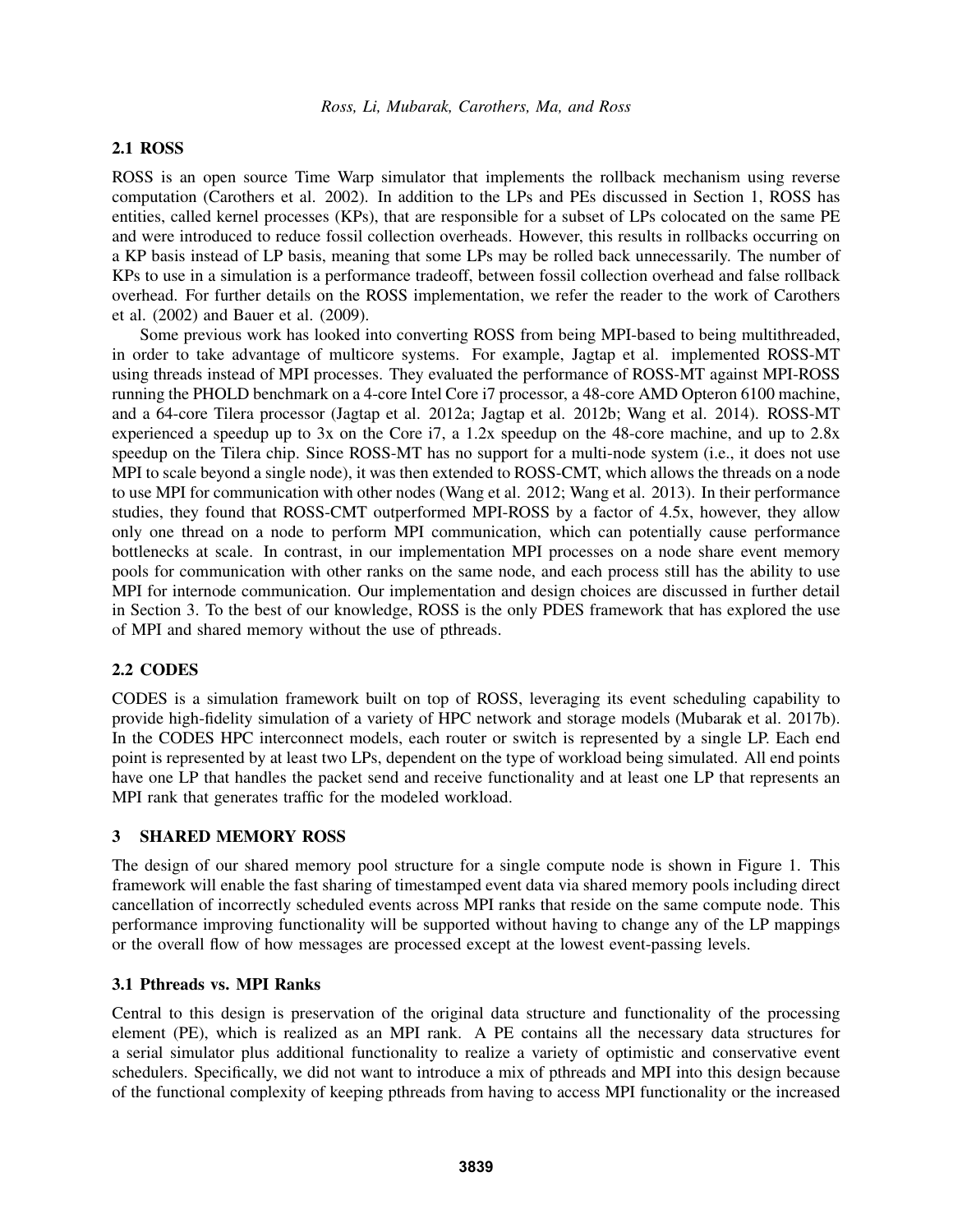

Figure 1: Diagram of ROSS entities using shared memory on a node.

overhead of the alternative MPI\_THREAD\_MULTIPLE mode, which allows pthreads to participate in MPI operations in a thread-safe way (Gropp and Thakur 2006). Another observation that led to this design choice is that pthreads and MPI ranks are both realized as full blown processes in all Linux OS distributions. The only difference is that pthreads provide a globally shared memory view by sharing the same set of virtual page tables within the Linux process. This can be seen in the Linux kernel because the clone() system call used by pthreads maps to the same system call handler function  $dofort ()$  as the fork() system call. The key difference between these calls is additional flags that enable mapping to the same virtual memory address space (e.g., CLONE VM).

Inside each PE (i.e., MPI rank) are kernel processes (KPs) which aggregate a number of LPs together to reduce fossil collection overheads. LPs are the containers of model state and communicate exclusively by exchanging timestamped event messages. Direct sharing of model data across LPs is strictly forbidden in the current implementation of ROSS, since that would allow LPs to access incorrect versions of state in virtual time, leading to incorrect simulation results. For that, shared-state functionality, such as Space-Time Memory (Ghosh and Fujimoto 1991; Mehl and Hammes 1993), would need to be implemented.

## 3.2 Shared Memory Segment Setup

Prior to setting up the shared memory segment, each MPI rank attempts to perform a *bind* operation to a specific core on the compute node. This is done to prevent MPI ranks from migrating between cores which impacts the efficient sharing of data. In particular, we want to colocate the shared memory segment onto banks of physical memory closest to the cores that will be using that memory. Setting the core/CPU affinity helps to accomplish this task. Additionally, new MPI sub-communicators are established to enable multiple shared memory pools to be allocated within different sub-groups of MPI ranks all executing on the same node. For example, this capability supports configurations such as 8 shared pools with 8 MPI ranks each on a single shared memory node with 64 cores.

### 3.3 Shared Memory Segment Allocation

Now, to implement a shared memory pool, we allocate a shared memory segment using the shmget system call to which all MPI ranks executing within a compute node can be attached. However, an interesting challenge occurs when using the shared memory segment. By default, the virtual memory address where each MPI rank attaches could be different. Thus, the shared memory addresses for removing events would differ depending on which MPI rank was performing the processing. For our purposes, this is an unwanted feature of Linux shared memory segments.

To overcome this issue, we leverage the mmap system call to poll a virtual memory address to determine whether that block is available by mapping a "dummy" test memory block. If the mmap call succeeds for all the MPI ranks within a particular shared memory group communicator, then we have all MPI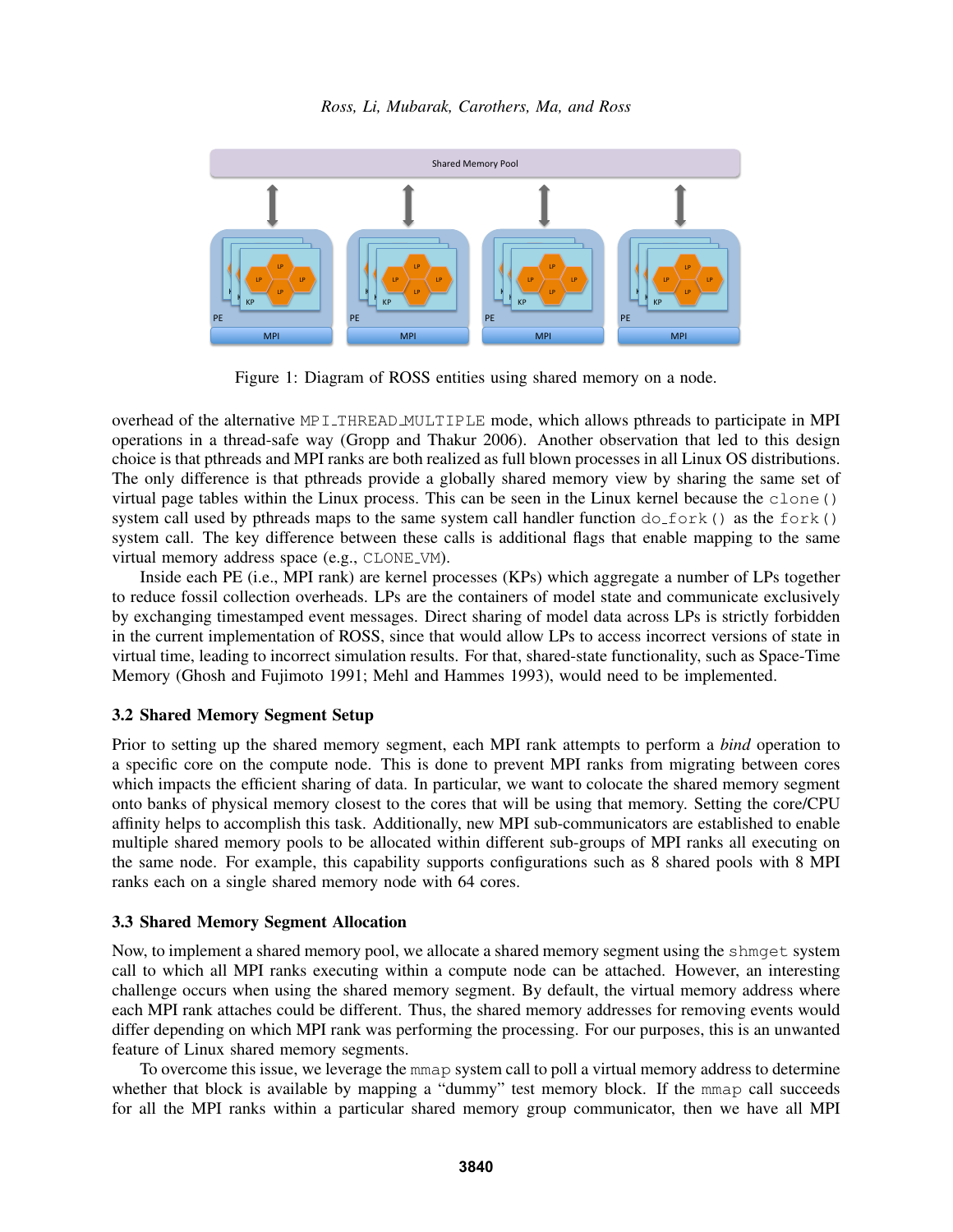ranks within the group attempt to perform an shmat () system call which will attach the shared memory segment at the desired virtual memory address. Should the mmap system call fail, we subtract the size of the desired shared memory segment again from the previously tested virtual address and try again. We observe that on most Linux systems, fewer than 100 attempts are required which execute in less than 20 seconds at simulation start up. In Linux, we start at address  $0 \times 00007$  f  $f$ fff $f000000$  and subtract the size of desired shared memory segment from that address which becomes the address of attachment. On the Theta supercomputer system, we find the typical attached address is  $0 \times 7$  ffeadfe7000 for a shared event pool size of 700 MB.

### 3.4 Sharing Remote Events and Direct Event Cancellation

Once created, the shared memory event pool is divided in equally large chucks across the MPI ranks that are attached to this segment. Then within each subpool, a free list of shared memory events is created where each event's shared flag is marked true. This flag will be used to determine which free list (local or shared) to place an event back into during fossil collection.

Additionally, three pthread locks for queue lists are held in each MPI rank's shared memory address space. The first list is the event<sub>-q</sub>, which will hold forward/positive timestamped event messages sent between LPs that are mapped to this group of MPI ranks. Next, the cancel  $\alpha$  will hold anti-message events sent between MPI ranks within this sharing group. The last list is the return q and is used to hold a list of remote shared events that originated from this MPI rank's shared memory segment. Pthread locks on all of these list heads are used to ensure atomic access to these list data structures.

During regular event processing, if a new event is to be scheduled between LPs that are part of the same shared memory group, an event from the shared free list is allocated. After the event message data is populated in the model event handler and the event is "sent" into the ROSS engine for delivery, ROSS first determines the shared status of the event by checking its shared flag and then determines which MPI rank's shared memory  $event_q$  is its destination. Once the right pool area is determined, the correct event q is locked and the event is threaded into the event list. A pointer to any sent event is kept in the parent event's cancellation list, which can be used during rollback processing. Direct event cancellation will be described below in more detail.

To receive shared events, each MPI ranks polls its own local event  $q$  list. This is done prior to any MPI message polling for events that have been scheduled for LPs that are not on the same compute node or within the same shared memory segment group. If there are events, the lock is obtained on the event  $-q$ , and the whole list of events is inserted into the MPI rank's event priority queue (e.g., a Splay Tree).

To cancel a shared event due to its parent event being rolled back, it is pulled off the parent event's cancellation list and placed into the destination MPI rank's shared  $cancel_q$  and the event's internal flag is marked as being a cancellation event. As part of normal event processing, the destination MPI rank will also poll the cancel q and pull off (using the pthread lock) any cancellation events for processing. Because the cancellation or "anti-message" event and its positive event are the same event, no special lookup is required to "find" the positive event. Instead, flags have been set to denote its location within the MPI rank's event processing data structures, for example, the priority queue or processed event list. This direct cancellation process is the same as that used in the original shared memory ROSS implementation (Carothers et al. 2000).

To return shared events to their original MPI rank owners, each MPI rank finds correctly marked shared memory events during its normal fossil collection operation and places shared memory events back into the original MPI rank's return q. This queue list is locked to ensure proper atomic access. Then locally when an MPI rank has exhausted its own shared event free list, it will replenish that list by pulling off the complete list of events in the return q and inserting the whole list into the empty free list of shared events.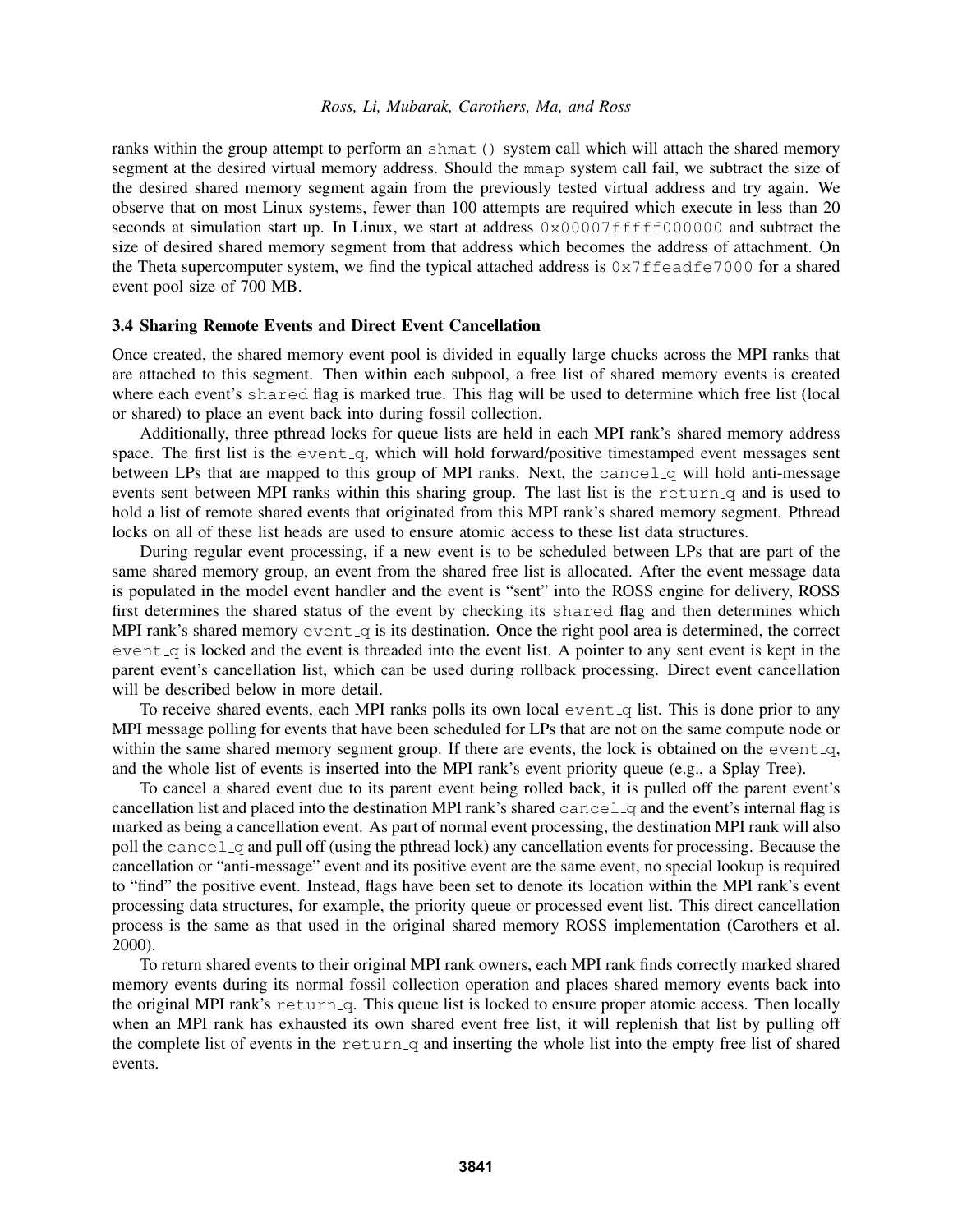# 4 EXPERIMENTS

This section discusses the experimental design used to compare the performance of SHMEM-ROSS with MPI-ROSS. We describe the platforms used for the simulation runs, along with brief model descriptions and parameter settings.

# 4.1 Experimental Platform

All simulation runs are performed on the Theta Cray XC system at Argonne National Laboratory or the DRP Linux cluster at Rensselaer Polytechnic Institute's Center for Computational Innovation. Theta has 4,392 nodes, with each node containing a 64-core 1.3 GHz Intel Xeon Phi processor. Each node also has 16 GB of MCDRAM, along with 192 GB of DDR4 RAM. The DRP cluster consists of 64 nodes with each node containing two 8-core 2.6 GHz Intel Xeon E5-2650 processors. Each node has 128 GB of RAM and the nodes are connected via 56 Gb FDR InfiniBand. For runs performed on Theta, we use up to 64 cores per node, while on DRP, we use up to 16 cores per node.

## 4.2 Simulation Models

# 4.2.1 CODES Dragonfly Model

For the CODES dragonfly model, we use a network configuration to simulate the Theta Cray XC system. We use a previous Theta configuration from April 2017 with 3,456 nodes connected by a high-radix dragonfly network (Argonne Leadership Computing Facility 2017; Faanes et al. 2012). The 864 routers are represented by one LP each, while the 3,456 nodes are each represented by two LPs, resulting in 7,776 LPs. For further details regarding the CODES implementation of the dragonfly model and Theta configuration, including validation results, we refer the reader to the works of Mubarak and Ross (2017a) and Mubarak et al. (2017c). For this model, we perform our experiments with a workload consisting of synthetically generated uniform random traffic and an adaptive routing protocol. We set the message size and packet sizes to each be 2,048 bytes. Each workload generator LP is configured to generate 200 messages throughout the simulation, with an interarrival time of 20 ns. We perform the experiments with 2 to 64 PEs on both Theta and the DRP cluster.

## 4.2.2 CODES Fat-Tree Model

For simulations performed with the CODES fat-tree network model, we use a configuration to simulate the future Summit HPC system at Oak Ridge National Laboratory. This configuration uses a pruned 3-level fat-tree topology with 36-port switches and a total of 3,564 nodes. There are thus 504 switch LPs and 7,128 LPs to represent 3,564 compute nodes (2 LPs per simulated compute node), resulting in a total of 7,632 LPs. Further details on the CODES fat-tree model implementation can be found in the work of Wolfe et al. (2017). Similarly to the dragonfly simulations, we use uniform random traffic, with message and packet sizes set to 2,048 bytes. The interarrival time is again set to 20 ns and the packet injection rate is set to 90% of the terminal link bandwidth. All of the fat-tree experiments are performed on both Theta and the DRP cluster with 2 to 64 PEs.

## 4.2.3 NeMo Model

NeMo is a neuromorphic processor architecture simulation framework built on top of ROSS. NeMo models the neurons, axons, and synapses of neurosynaptic cores with unique LP types (Plagge et al. 2016). In our NeMo simulations, we simulate the IBM True North chip with 4,096 neurosynaptic cores, each of which is mapped to ROSS PEs. Each neurosynaptic core contains 256 axon LPs, 256 neuron LPs, and 1 synapse LP that represents all 65,536 synapses present in the core. This results in a total of 2,101,248 LPs for our NeMo configuration. We perform the experiments on both Theta and DRP with 16 to 512 total PEs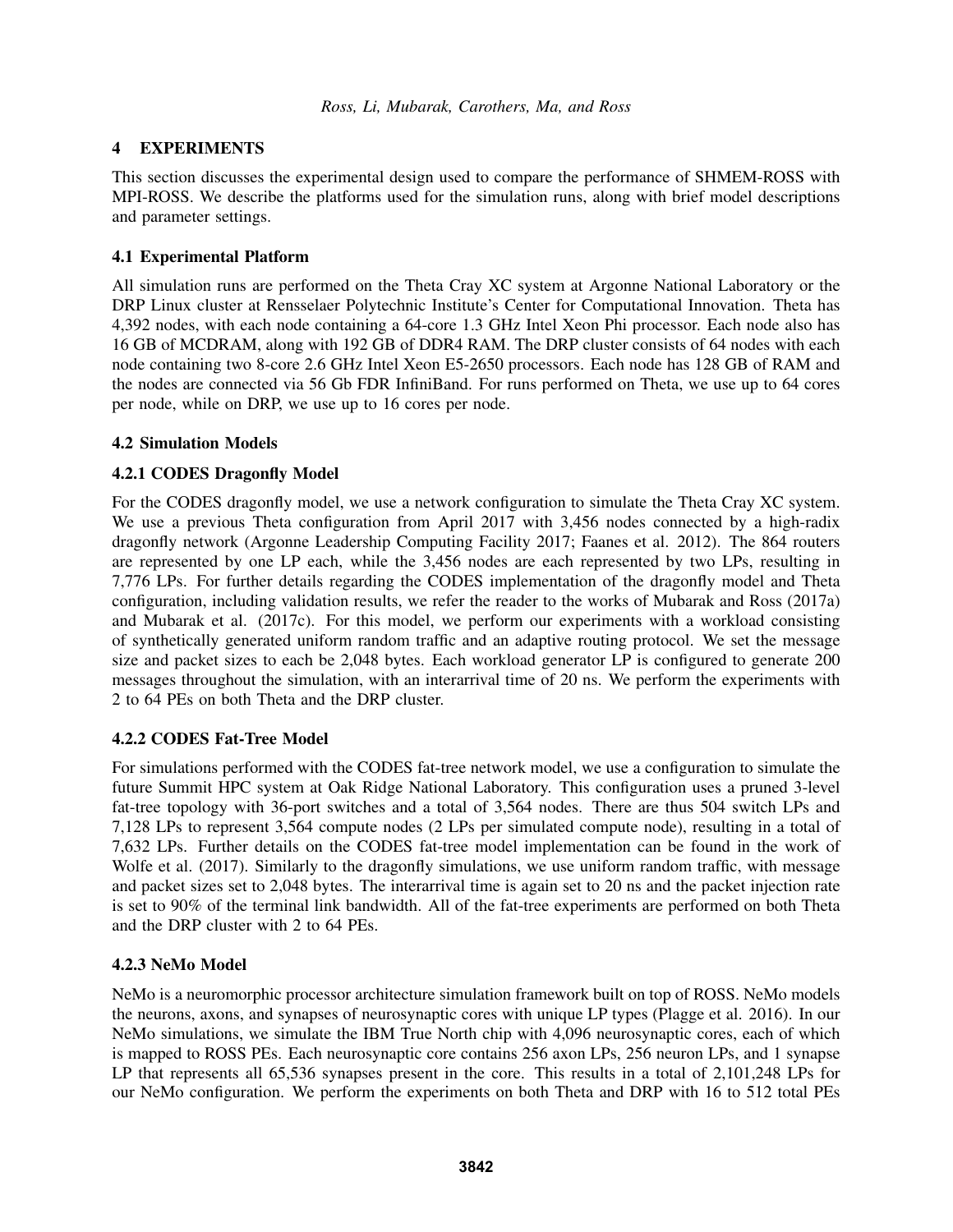incrementing by powers of 2. These runs are performed on 1 to 8 nodes of Theta and 1 to 32 nodes on the DRP cluster, depending on the number of PEs used. Simulated time in NeMo is in number of ticks, and all of our NeMo configurations run for a total of 1,000 ticks.

### 4.2.4 PHOLD Model

For these experiments, we use a modified PHOLD model. Our modification ensures that remote events are exchanged between PEs located in the same shared memory group as opposed to a uniform random traffic pattern that is typical in PHOLD. This allows us to determine the performance gains ROSS experiences when fully exploiting the use of shared memory. For the PHOLD runs, we run with 128 LPs per PE and 8 KPs per PE. The mean used for timestamp distribution of events is set to 1 in all configurations, and we use three settings for the remote event rate: 0.1, 0.5, and 0.9. We use the PHOLD model to test SHMEM-ROSS at scale, so we perform these runs only on Theta, using 64 to 2,048 nodes of the system.

## 5 EVALUATION

We first discuss the runtime results for all of the simulated models described in Section 4. For all configurations of both CODES models and NeMo, we ran each simulation 10 times. The graphs for these results show the average runtime, and error bars denote the standard deviation for that configuration. Each model has different levels of remote events in the simulation. The percentage of remote events for these three models are shown in Table 1. For these models, the number of remote events increases as the number of PEs increase.

The runtimes for the simulations performed with the CODES dragonfly model are shown in Figure 2, with DRP results on the left and Theta results on the right. For DRP, we note that both versions of ROSS perform similarly for 8 PEs or less, while SHMEM-ROSS starts to outperform MPI-ROSS starting at 16 PEs. At this point, the percentage of remote events transferred through shared memory approaches 20%, while the percentage of MPI events stays below 10% when running on multiple nodes, allowing for the simulation to benefit from the use of shared memory. The dragonfly results on Theta appear to have a reverse trend from the DRP results. Here, SHMEM-ROSS experiences more runtime improvement at smaller PE counts than larger, despite the fact that remote events are now exchanged only through shared memory at all scales, due to Theta having more cores per node. However, Theta's processors have a slower clock rate (1.3 GHz) than the processors on DRP (2.6 GHz), contributing to increased runtimes over the DRP runs.

We examined the rollback behavior of the dragonfly model running on both machines (not pictured) and found that SHMEM-ROSS appears to help control the amount of rollbacks experienced for the DRP runs when increasing the number of PEs, while on Theta, the rollback behavior of this model is almost the same for both ROSS versions. It appears that a side effect of Theta's slower processors is more controlled rollback behavior upon which SHMEM-ROSS is unable to improve, whereas for the faster processors on the DRP cluster, the use of shared memory appears to help to control rollbacks.

Figure 3 shows the runtimes for the CODES fat-tree model, with DRP results on the left and Theta on the right. In the case of simulations performed on DRP, the largest runtime improvement for SHMEM-ROSS over MPI-ROSS is seen at 16 PEs, where the percentage of remote events peaks at approximately 30%. Unlike the dragonfly model, when continuing to increase the PEs (and thus, node count), the percentage of shared memory remote events starts to decrease and the percentage of MPI events increases at a faster rate. This may explain why the runtime difference between MPI-ROSS and SHMEM-ROSS starts to decrease at 32 and 64 PEs for the fat-tree model. With the fat-tree runs on Theta, we see a similar trend to the dragonfly Theta runs, namely increased runtimes in general, as well as the largest differences in runtime

Table 1: Percentage of remote events for NeMo and the CODES network models.

|                              | Network   Dragonfly   Fat-tree   NeMo |                                       |  |
|------------------------------|---------------------------------------|---------------------------------------|--|
| Remote Events $(\%)$   5–28% |                                       | $\vert 10 - 40\% \vert < 0.1\% \vert$ |  |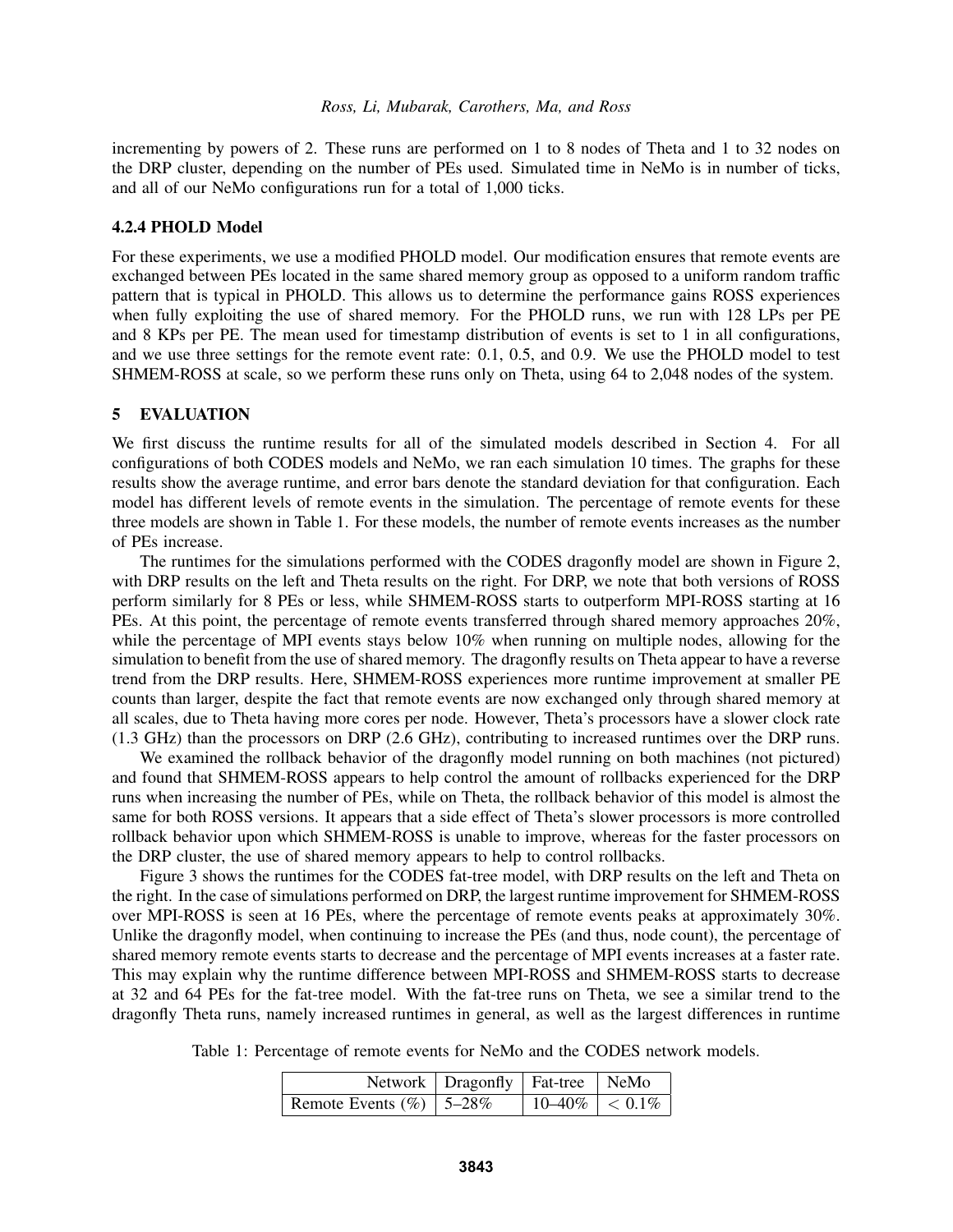



Figure 2: Runtimes for CODES Dragonfly model on DRP (a) and Theta (b). Red and blue lines denote runtime results for the two ROSS versions, while black lines show percentage of remote events for shared memory (dashed) and MPI (solid). Data points for the runtimes are the average of 10 simulation runs for each configuration, while error bars denote the standard deviation. Note that data points without error bars means that the standard deviation is near 0.



Figure 3: Runtimes for CODES fat-tree model on DRP (a) and Theta (b). Red and blue lines denote runtime results for the two ROSS versions, while black lines show percentage of remote events for shared memory (dashed) and MPI (solid). Data points for the runtimes are the average of 10 simulation runs for each configuration, while error bars denote the standard deviation. Note that data points without error bars means that the standard deviation is near 0.

being experienced at lower PE counts. However, the rollback behavior (not pictured) remains the same for the fat-tree model across machines and ROSS versions. It is not clear why rollback behavior is affected by the system and version of ROSS used for the dragonfly model, but not the fat-tree model. In future work, we plan to extend our previous work in visual analysis of ROSS instrumentation data (Ross et al. 2016) to better understand the effect of the interplay of the hardware, simulation engine, and model characteristics on rollback behavior and simulation performance.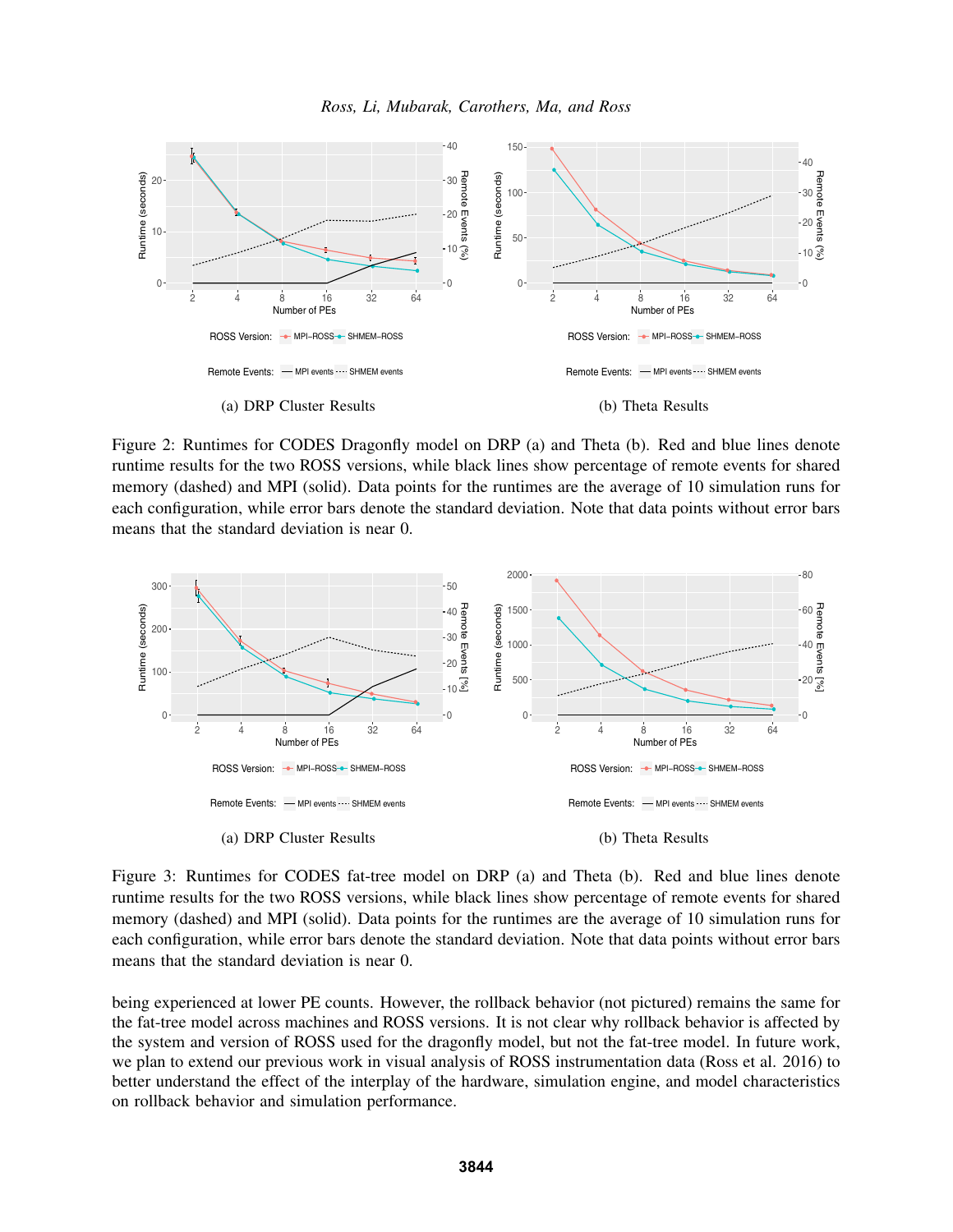The runtime results for the NeMo model are shown in Figure 4 for DRP on the left and Theta on the right. MPI-ROSS shows performance similar to or better than that of SHMEM-ROSS in all configurations on both systems tested. These results are most likely due to the fact that NeMo experiences much fewer remote events than either CODES network model. NeMo has less than 0.1% remote events at all scales, which is much less than the dragonfly and fat-tree models (Table 1). Since NeMo has so few remote events, it does not experience the same level of MPI communication overhead as the CODES models, so it is unable to benefit from the use of shared memory.



Figure 4: Runtimes for NeMo model on DRP (a) and Theta (b). Data points are the average of 10 simulation runs for each configuration, while error bars denote the standard deviation. Note that data points without error bars means that the standard deviation is near 0.

We also perform a scaling studying using the PHOLD model on Theta, scaling from 4,096 to 131,072 PEs. We perform each configuration only once, due to CPU allocation hours on Theta and the scale of the runs performed (up to 2,048 nodes). Figure 5 shows the event rates from the PHOLD runs. We show event rate for PHOLD benchmark results to be consistent with other literature in this area. Each color represents a different remote event rate used in the simulation, while solid lines represent MPI-ROSS runs and dotted lines represent SHMEM-ROSS runs. Running PHOLD with SHMEM-ROSS outperforms MPI-ROSS in all cases, with the improvement in event rate getting larger as we increase the remote event rate of the model. In the case of a remote event rate of 0.1, we see an improvement in event rate by a factor of up to 1.14. For remote event rates of 0.5 and 0.9, we see improvements by factors of up to 1.43 in both cases. This is in line with the earlier discussed results, where the NeMo model experiences very few remote events and thus sees no performance improvement from the use of shared memory, while the CODES network models have higher remote event rates that may be able to take advantage of shared memory.

#### 6 CONCLUSION

Because of the prevalence of many-core processors in modern HPC systems, such as Intel Xeon Phi processors in the Theta supercomputer at ANL, improving the intranode performance of applications, including PDES, is important. The work in this paper explores the use of shared memory with MPI processes in the ROSS Time Warp simulator. In particular, we avoid combining the use of MPI with pthreads, in order to avoid complexities and overheads associated with ensuring pthreads access MPI functionality in a thread-safe way. We tested the performance of SHMEM-ROSS against the pure MPI implementation of ROSS on two systems: the Theta supercomputer, with 64 cores per node, and a Linux cluster, with 16 cores per node. For the PHOLD benchmark, we found a consistent speedup in runtime performance while scaling up to 2,048 nodes of Theta. For the NeMo model, we found no performance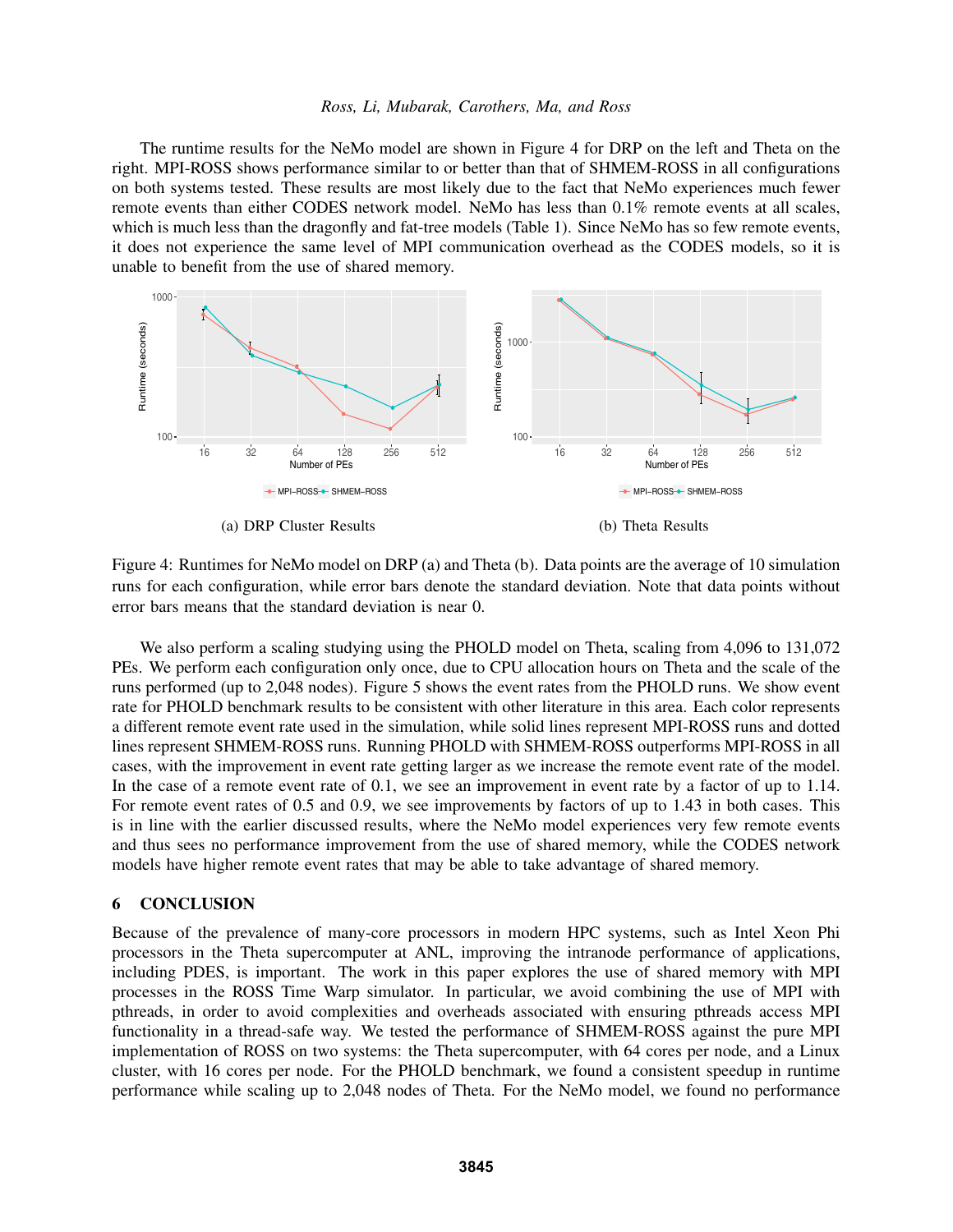

Figure 5: Event rate for PHOLD model simulations performed on Theta for various remote event rate settings.

improvment when using SHMEM-ROSS, which is due to NeMo having a remote event rate less than  $0.1\%$ at all scales.

For the two CODES network models on Theta, SHMEM-ROSS tends to result in faster runtimes than MPI-ROSS, however the difference between versions decreases as the number of PEs increases. On the DRP Linux cluster, this trend is reversed for dragonfly, where the largest performance differences are seen at higher PE counts. We believe this is also due to the fact that SHMEM-ROSS appears to help reduce the amount of rollbacks experienced at larger scales. However for the dragonfly runs performed on Theta, the slower processors appear to help control rollback behavior, and the use of shared memory provides no additional decrease in rollbacks. In contrast, the fat-tree model experiences no change in rollback behavior due to the system used nor ROSS version used, so in future work, we plan to use time series data from the simulation to better understand the interplay of the hardware, simulation engine, and model and its effect on the rollback behavior. In addition to this, we plan to make further use of shared memory in ROSS to add additional features, such as load balancing schemes. Currently LP to PE mappings are computed on the fly, making it more difficult to provide better mappings for load balancing. With SHMEM-ROSS, we plan to add mapping tables that are shared by all PEs on a node, which will help in generating more efficient mapping schemes. This should enable further performance improvements to models such as CODES network models that can experience large load imbalances depending on the type of network traffic being simulated.

### ACKNOWLEDGMENTS

This material was based upon work supported by the U.S. Department of Energy, Office of Science, Office of Advanced Scientific Computer Research (ASCR), under contract DE- AC02-06CH11357 and DE-SC0014917.

#### **REFERENCES**

- Adiga, N. R., M. A. Blumrich, D. Chen, P. Coteus, A. Gara, M. E. Giampapa, P. Heidelberger, S. Singh, B. D. Steinmacher-Burow, T. Takken, M. Tsao, and P. Vranas. 2005. "Blue Gene/L Torus Interconnection Network". *IBM Journal of Research and Development* 49(2):265–276.
- Argonne Leadership Computing Facility 2017. "Theta". https://www.alcf.anl.gov/theta. Accessed Mar 30, 2018.
- Barnes, P. D., C. D. Carothers, D. R. Jefferson, and J. M. LaPre. 2013. "Warp Speed: Executing Time Warp on 1,966,080 Cores". In *Proceedings of the 1st ACM SIGSIM Conference on Principles of Advanced Discrete Simulation*. May 19th-22nd, Montreal, Canada, 327–336.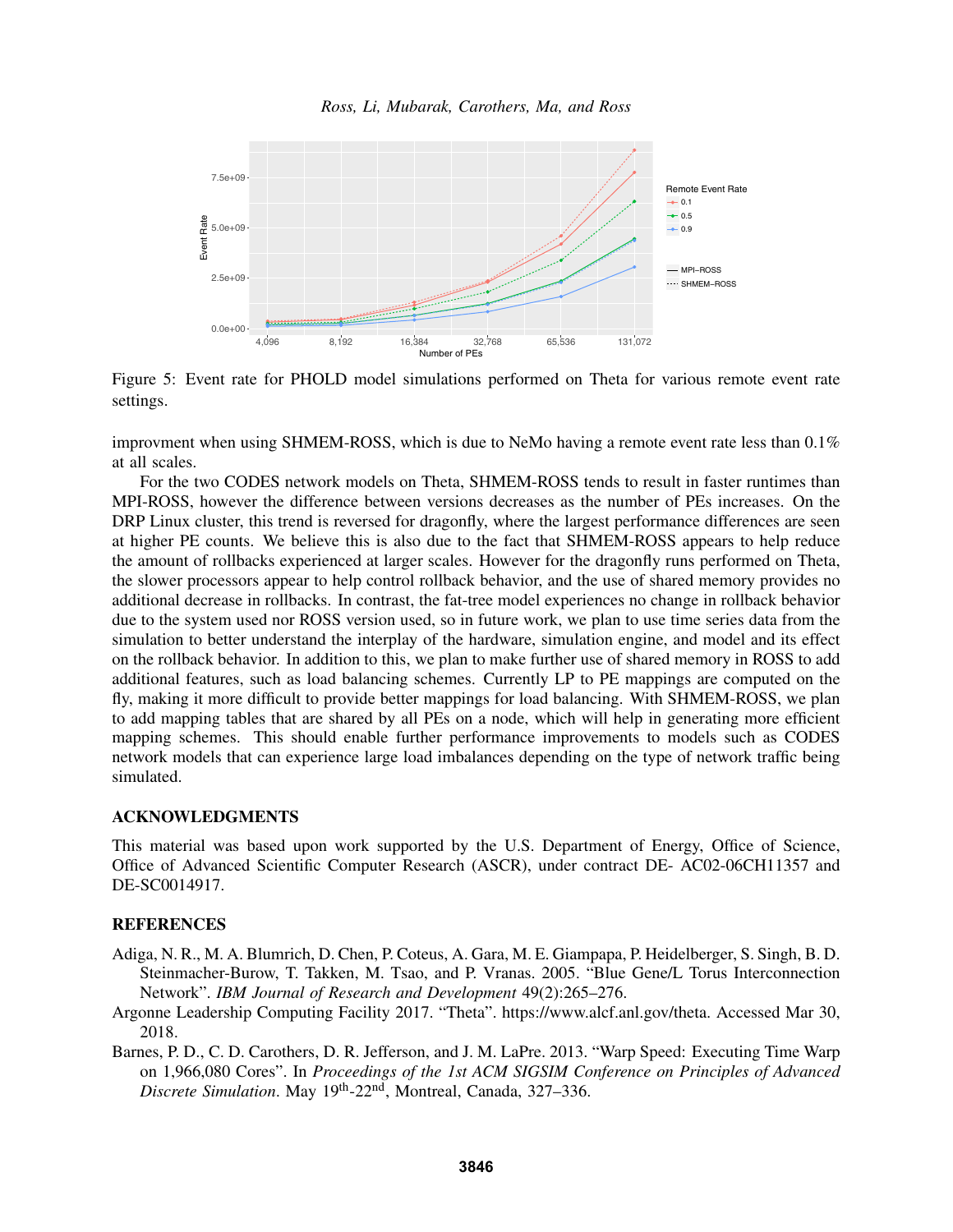- Bauer, D., C. D. Carothers, and A. Holder. 2009. "Scalable Time Warp on Blue Gene Supercomputers". In *Proceedings of the 2009 ACM/IEEE/SCS 23rd Workshop on Principles of Advanced and Distributed Simulation*. June 22<sup>nd</sup>-25<sup>th</sup>, Lake Placid, NY, USA, 35–44.
- Carothers, C. D., D. Bauer, and S. Pearce. 2000. "ROSS: A High-Performance, Low-Memory, Modular Time Warp System". In *Proceedings Fourteenth Workshop on Parallel and Distributed Simulation*. May  $28^{\text{th}}$ -31<sup>st</sup>, Bologna, Italy, 53–60.
- Carothers, C. D., D. Bauer, and S. Pearce. 2002. "ROSS: A High-Performance, Low-Memory, Modular Time Warp System". *Journal of Parallel and Distributed Computing* 62(11):1648–1669.
- Chen, D., P. Heidelberger, C. Stunkel, Y. Sugawara, C. Minkenberg, B. Prisacari, and G. Rodriguez. 2016. "An Evaluation of Network Architectures for Next Generation Supercomputers". In *Proceedings of the 7th International Workshop on Performance Modeling, Benchmarking, and Simulation of High Performance Computing Systems.* November  $13<sup>th</sup>–18<sup>th</sup>$ , Salt Lake City, UT, USA, 11–21.
- Das, S., R. Fujimoto, K. Panesar, D. Allison, and M. Hybinette. 1994. "GTW: A Time Warp System for Shared Memory Multiprocessors". In *Proceedings of the 1994 Winter Simulation Conference*, edited by J. D. Tew et al., 1332–1339. Piscataway, New Jersey: IEEE.
- Faanes, G., A. Bataineh, D. Roweth, T. Court, E. Froese, B. Alverson, T. Johnson, J. Kopnick, M. Higgins, and J. Reinhard. 2012. "Cray Cascade: A Scalable HPC System Based on a Dragonfly Network". In *Proceedings of the International Conference on High Performance Computing, Networking, Storage* and Analysis. November 10<sup>th</sup>-16<sup>th</sup>, Salt Lake City, UT, USA.
- Fujimoto, R. M. 1990. "Parallel Discrete Event Simulation". *Communications of the ACM* 33(10):30–53.
- Ghosh, K., and R. M. Fujimoto. 1991. "Parallel Discrete Event Simulation Using Space-Time Memory". Technical report, Georgia Institute of Technology.
- Gropp, W., and R. Thakur. 2006. "Issues in Developing a Thread-Safe MPI Implementation". In *European* Parallel Virtual Machine/Message Passing Interface Users' Group Meeting. September 23rd-26<sup>th</sup>, Vienna, Austria, 12–21.
- Jagtap, D., N. Abu-Ghazaleh, and D. Ponomarev. 2012a. "Optimization of Parallel Discrete Event Simulator for Multi-Core Systems". In *Proceedings of the 2012 IEEE 26th International Parallel and Distributed* Processing Symposium. May 21<sup>st</sup>-25<sup>th</sup>, Shanghai, China, 520–531.
- Jagtap, D., K. Bahulkar, D. Ponomarev, and N. Abu-Ghazaleh. 2012b. "Characterizing and Understanding PDES Behavior on Tilera Architecture". In *Proceedings of the 2012 ACM/IEEE/SCS 26th Workshop on Principles of Advanced and Distributed Simulation*. July 15th-19th, Zhangjiajie, China, 53–62.
- Jefferson, D. R. 1985. "Virtual Time". *ACM Transactions on Programming Languages and Systems* 7(3):404– 425.
- Martin, D. E., P. A. Wilsey, R. J. Hoekstra, E. R. Keiter, S. A. Hutchinson, T. V. Russo, and L. J. Waters. 2003. "Redesigning the WARPED Simulation Kernel for Analysis and Application Development". In *Proceedings of the 36th Annual Symposium on Simulation.* March 30<sup>th</sup>-April 2<sup>nd</sup>, Washington, DC, USA, 216-233.
- Mehl, H., and S. Hammes. 1993. "Shared Variables in Distributed Simulation". In *Proceedings of the Seventh Workshop on Parallel and Distributed Simulation (PADS '93)*. May 16<sup>th</sup>-19<sup>th</sup>, San Diego, CA, USA, 68–75.
- Mubarak, M., and R. B. Ross. 2017a. "Validation Study of CODES Dragonfly Network Model with Theta Cray XC System". Technical report, MCS Division, Argonne National Laboratory.
- Mubarak, M., C. D. Carothers, R. B. Ross, and P. Carns. 2017b. "Enabling Parallel Simulation of Large-Scale HPC Network Systems". *IEEE Transactions on Parallel and Distributed Systems* 28(1):87–100.
- Mubarak, M., N. Jain, J. Domke, N. Wolfe, C. Ross, K. Li, A. Bhatele, C. D. Carothers, K.-L. Ma, and R. B. Ross. 2017c. "Toward Reliable Validation of HPC Network Simulation Models". In *Proceedings of the 2017 Winter Simulation Conference*, edited by W. K. V. Chan et al., 659–674. Piscataway, New Jersey: IEEE.